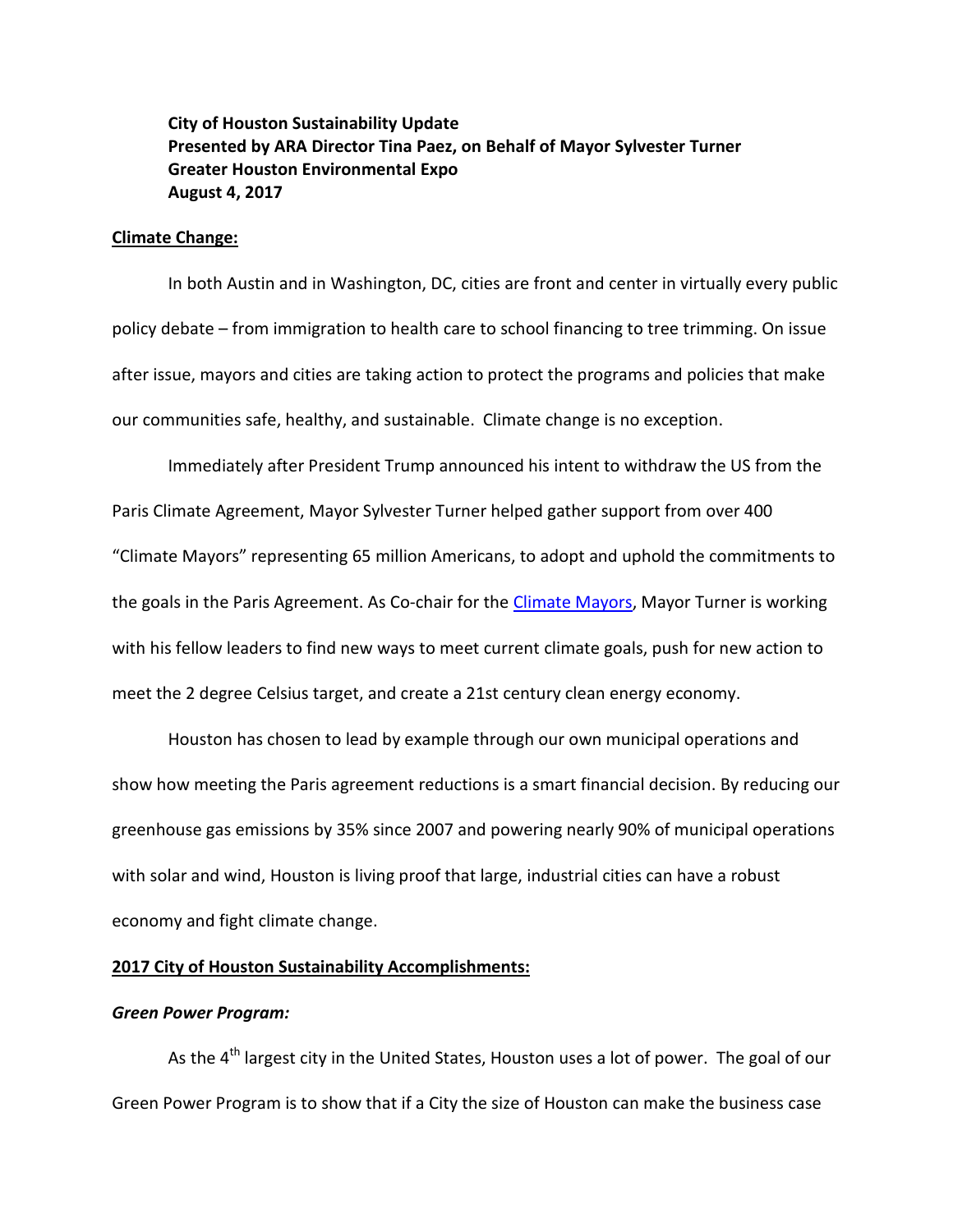to one day reach 100% green power, anyone can. In FY 2017, the City of Houston used nearly one billion kilowatt-hours (kWh) of green power (solar and wind), which represents almost 90% percent of our total energy consumption. As a result, for the 3rd year in a row, Houston was named the #1 municipal user of green energy in the nation by the United States EPA. Houston is also #7 on the EPA's overall Top 100 green power users. By investing in green power, the City hopes to drive further investment and development in the renewables market and help make green power even more affordable and accessible for everyone.

#### *Solar Power Purchase:*

Our biggest news for 2017, was the launch of the City's power purchase agreement (PPA) for a 50 MW solar facility in Alpine, TX in April, just in time for Earth Day. This represents just over 10% of the City's power consumption and includes buildings such as the Houston Zoo, the passenger terminals at Intercontinental Airport, 611 Walker, and some of our wastewater treatment facilities. In exchange for upping the PPA from 30 to 50 MW, the overall contract price was reduced by 8%, resulting in an estimated \$40 million of savings over the 20-year term of the PPA.

## *PACE (Property Assessed Clean Energy) Program:*

In 2016, Houston created the first municipal Property Assessed Clean Energy Program (PACE) to provide an additional tool for Houston property owners to finance energy efficiency, renewable energy, and water conservation projects. This past June, we announced Houston's first PACE project which, at just over \$2 million, was the largest PACE project in Texas at that time.

#### **Ongoing Sustainable Initiatives:**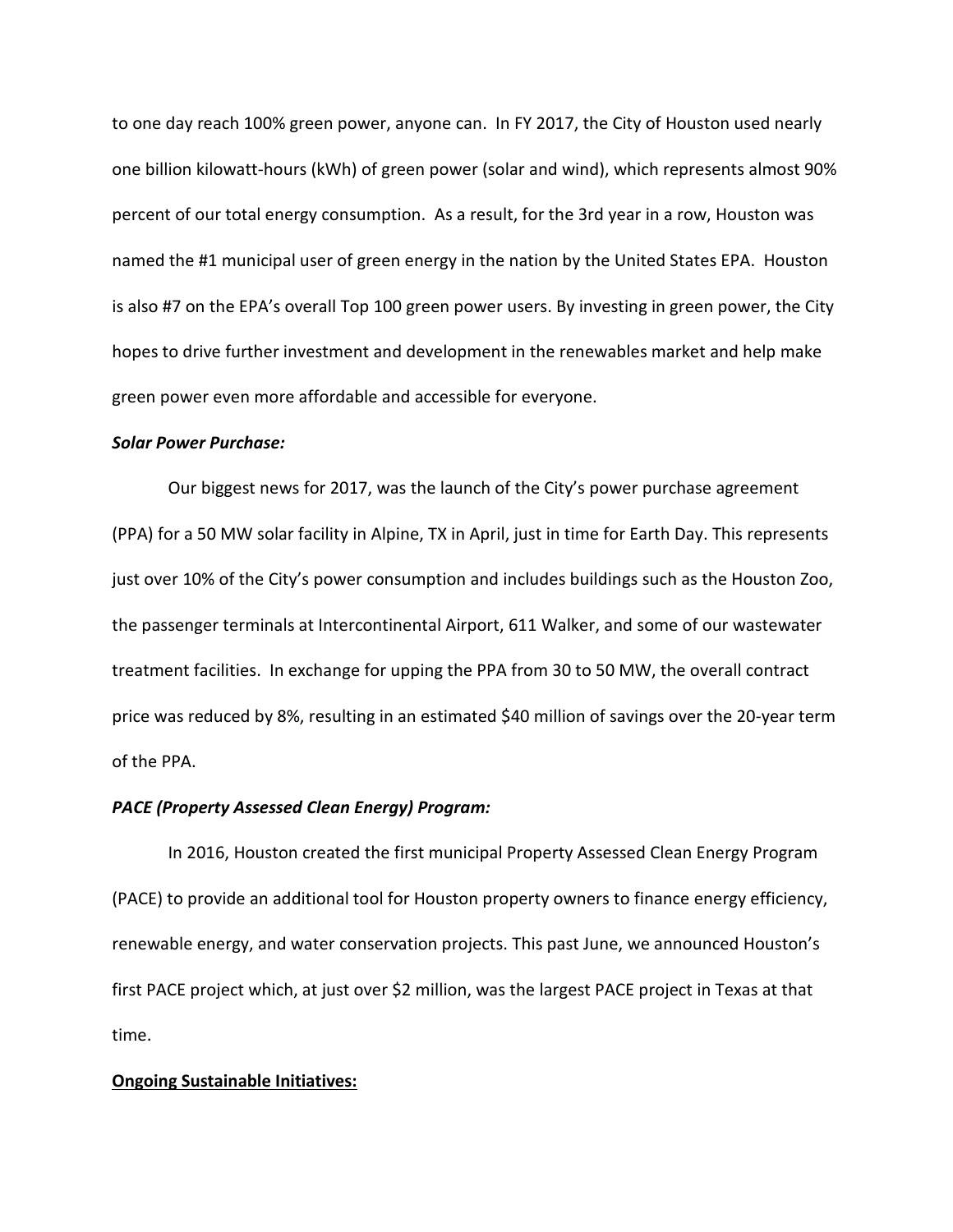### *Energy Efficiency:*

Since 2004, the City has required all new buildings to be LEED Certified. We currently have 37 LEED buildings with plans to add more through 2020. To date, the City has invested \$70 million in energy efficiency retrofits: 6 million square feet of retrofitted City facilities are expected to achieve guaranteed energy use reductions of 30%, saving over 22 million kWh of electricity every year. The City's most recent retrofitting projects were in the Parks and Recreation Department and in the Library Department where we retrofitted 18 libraries.

## *Sustainable Fleet:*

Houston has the 4th largest municipal hybrid fleet in the nation. Approximately 50 % of the City's non-specialty, light-duty fleet have been replaced with hybrid vehicles to reduce current and future maintenance costs, increase vehicle reliability, and decrease emissions. Overall, about 11.5% of our fleet is green and we hope to use funding from the VW settlement to add more alternate fuel and electric vehicles to our fleet.

The City of Houston was also among the first municipalities in the nation to use electric vehicles in our municipal fleet-share program. The pool-vehicle program has seen a 50% increase in use of vehicles placed in the program, meaning more needs are met with fewer vehicles. 44 older vehicles have been sold due to the increased efficiencies, and 84 vehicles reassigned. The City's use of EV and hybrid vehicles have also resulted in annual savings compared to the cost of running internal combustion engine vehicles.

#### *LED Lighting Conversion Program:*

In 2014, at the City's request, CenterPoint began converting  $\sim$ 175,000 streetlights to LED technology. This project is intended to reduce the City's streetlight energy usage by